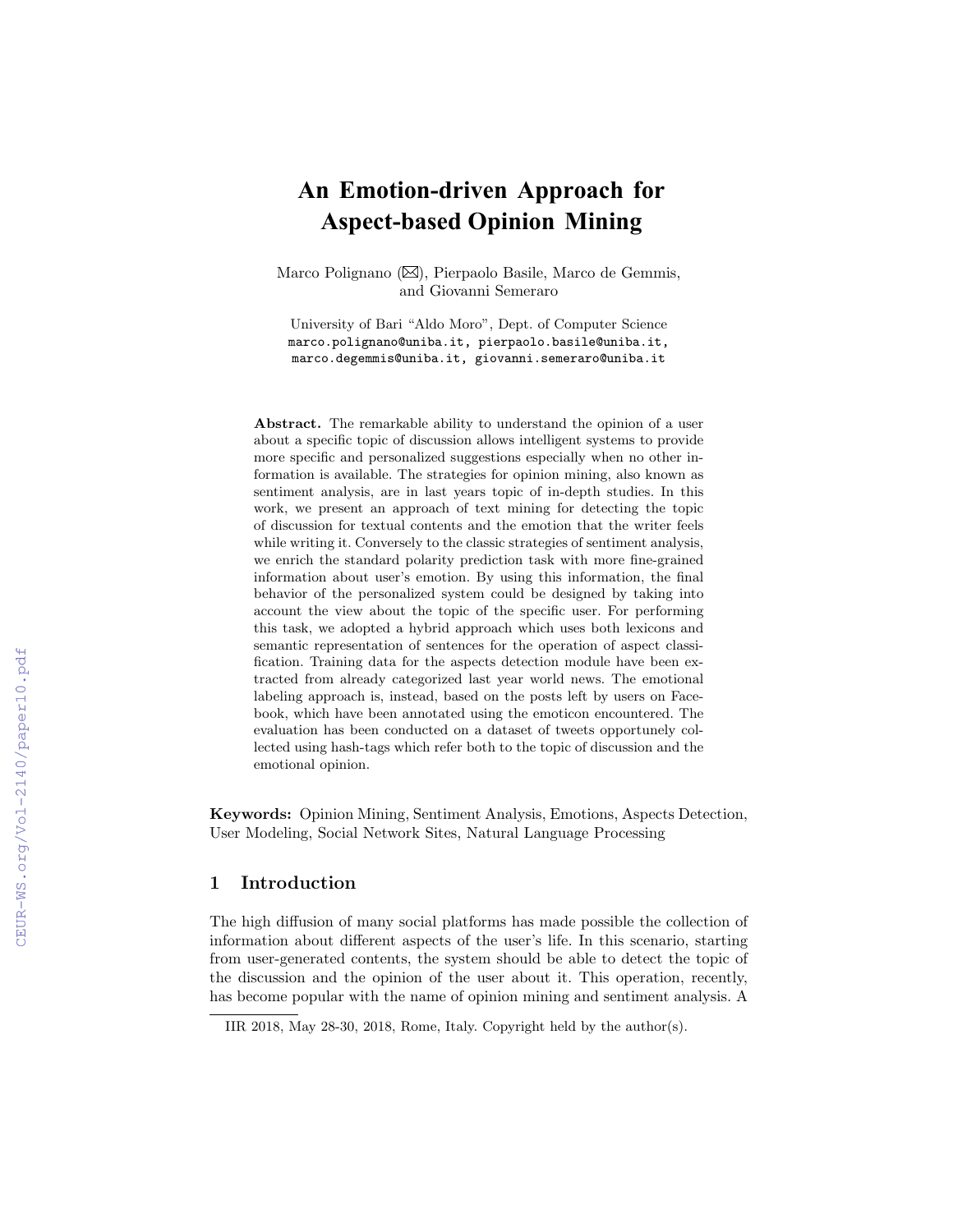prominent area of application is the analysis of e-commerce user reviews. Sentiment analysis for the construction of a holistic user profile can take advantages of a more fine-grained emotional annotation of relevant aspects of a topic. In a general domain, such as "travels", it could be interesting to note that the information "the user is scared by traveling", is completely different from "the user is angry about traveling". In the first case, a personalized system will never suggest to the user to take an airplane to far holiday countries. In the second case, it can start to recommend many offers and discounts for traveling again maybe with a different airline company. According to this idea, we suggest the adoption of a general approach for annotating user-generated content with a topic of discussion (if possible, with a specific aspect the user is talking about), and an emotional label. In particular, we focused on eighth general areas of application: technology, travels, style, sports, politics, music, movies, and art. In Sec. [3,](#page-2-0) we propose a strategy for automatically annotate a sentence with one topic of the discussion, by learning a dynamic semantic representation of words from newspapers. Moreover, in Sec. [5](#page-6-0) we use a word2Vec semantic annotation [\[10\]](#page-11-0) of words for detecting the sentiment of text associated with the aspects recognized. Finally, in Sec. [6,](#page-8-0) the approach has been evaluated on a set of tweets annotated with hash-tags corresponding to the considered topics and emotions.

## <span id="page-1-0"></span>2 Related Work

The opinion mining is a complex task which commonly merges the results of two sub-tasks which are resolved independently and combined in a single result only at the end of the process. The first is the aspect opinion extraction; the second is the sentiment annotation.

#### 2.1 Approaches for aspect opinion annotation

The opinion mining on a textual content has the purpose of discovering one or more aspects or entities which the writer is talking about. A common approach for dealing with opinion extraction is topic modeling [\[3\]](#page-11-1) based on unsupervised probabilistic models such as pLSA (Probabilistic Latent Semantic Indexing) [\[5\]](#page-11-2) and LDA (Latent Dirichlet Allocation) [\[1\]](#page-11-3). In each document, a latent aspect is chosen according to a multinomial distribution, controlled by a Dirichlet prior  $\alpha$  [\[14\]](#page-11-4). In that way it is possible to estimate the probability that a word is used in a specific topic of discussion, providing the information required for the task of words classification and aspects extraction. The weakness of the process is based on the lack of precision and internal cohesion of the topic words which in a domain of opinion mining can be an important missing characteristic. Despite this classic approach, recently supervised techniques, based on Neural Network are showing interesting performance improvements over the task. A common procedure is the use of word embeddings [\[10\]](#page-11-0) and NLP features, such as words and bi-grams for feeding that algorithms. Liu [\[8\]](#page-11-5) uses the RNNs (Recurrent Neural Networks) and amazon embeddings for successfully identify the opinion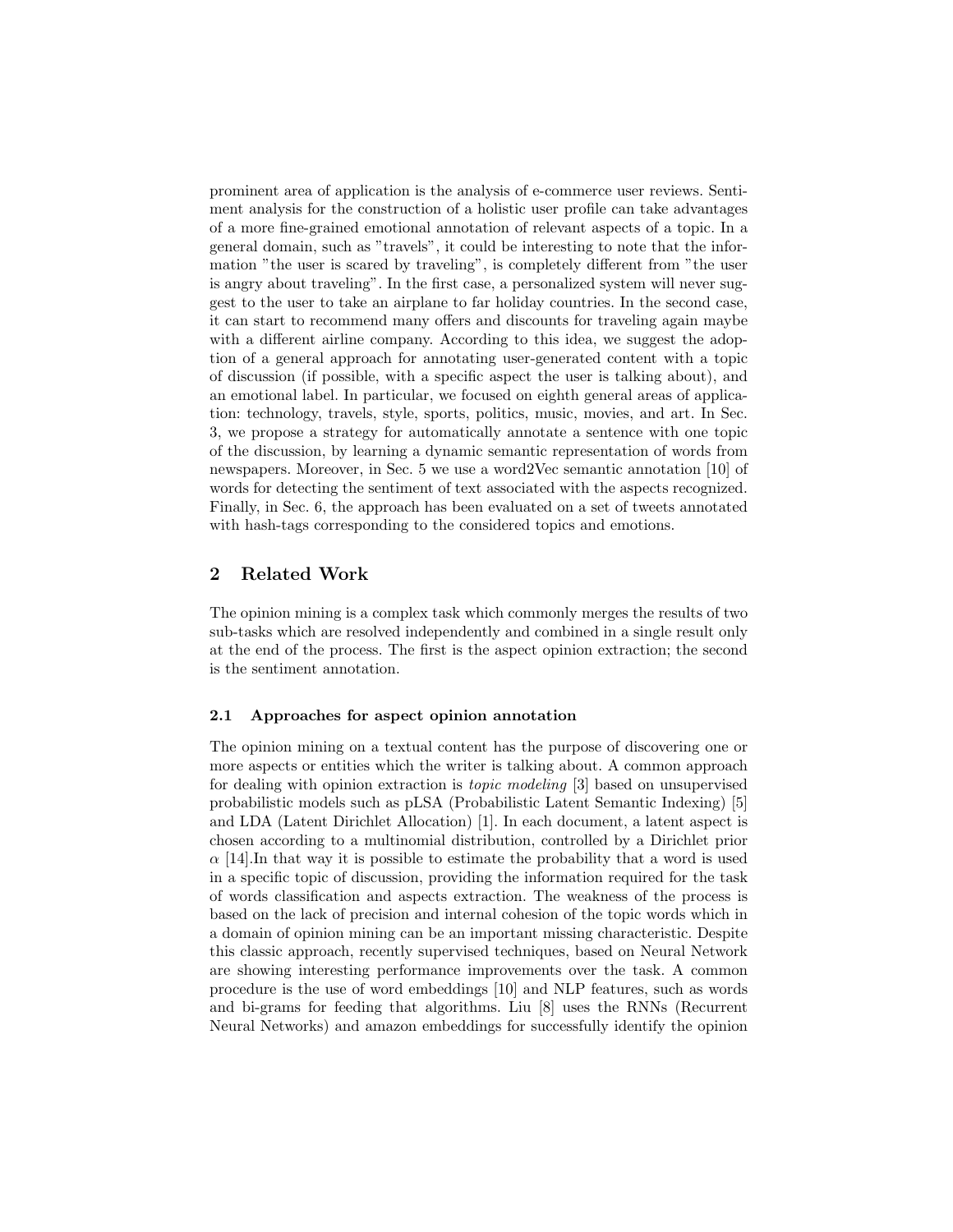target over the  $SemEval2014$  $SemEval2014$  $SemEval2014$  competition<sup>1</sup>. In this work, we will follow the idea of using word-embeddings and natural language elaboration of text for obtaining relevant features for annotating sentences with the correspondent topic of discussion using an SVM classifier.

#### 2.2 Emotional labeling for opinion mining

The emotional labeling of aspects, detected in spans of text, is commonly approached by strategies of polarity annotation (positive, negative, neutral / objective). Most of them are based on the polarity score associated with each word in a standard lexicon or thesaurus [\[6\]](#page-11-6). There are many types of lexicons at stateof-the-art that contain nouns, adverbs and verbs, uni-grams, bi-grams and also misspelling and morphological variants annotated with a numeric value which can be in a range  $[-1, 1]$ . In all that cases the main limitation is the presence of only most-used frequent words in a standard domain (news documents). In real-world domains, such as that of reviews or social media, they are not able to correctly detect all the different contractions and variations in words which are encounter. A strategy of acting is, conversely, provided by machine learning algorithms which have been commonly used for the task in the last decade. One of the pioneers has been Pang [\[12\]](#page-11-7) that classifies reviews utilizing an SVM and a Naive Bayes algorithm for the binary classification of subjective sentences. Approaches based on an ensemble of classifiers have also been proposed. Wang [\[16\]](#page-11-8), combines five different learners: Naive Bayes, Maximum Entropy, Decision tree, K-NN, and SVM. Most of these approaches, formalize the sentences considering only the syntactic aspect of the words, ignoring the semantic. Conversely, Tang [\[15\]](#page-11-9) proposed a strategy for learning sentiment-specific words embeddings able to formalize the semantic differences between opposite polarity words using three neural networks for learning sentiment-specific word embedding (SSWE). The approach was evaluated on a dataset of Tweets, comparing it with some of the most famous classical approaches based on SVM and Naive Bayes obtaining breaking results. These outcomes demonstrated the importance to include word embeddings in strategies of text classification, supporting the interest showed in this work for that approach.

### <span id="page-2-0"></span>3 Opinion mining based on user emotions

The state of the art described in Sec. [2](#page-1-0) points out many issues about opinion mining, including the limitations derived by annotating a single review with only a binary polarity label. In some cases, to overcome the limit more fine-grained intervals of polarity have been added such as "almost positive" or "almost negative", but the information about what kind of emotion the user is trying to expose is still missing.

The opinion mining strategy proposed in this work aims to define a general

<span id="page-2-1"></span> $^1$  <http://alt.qcri.org/semeval2014/task4/>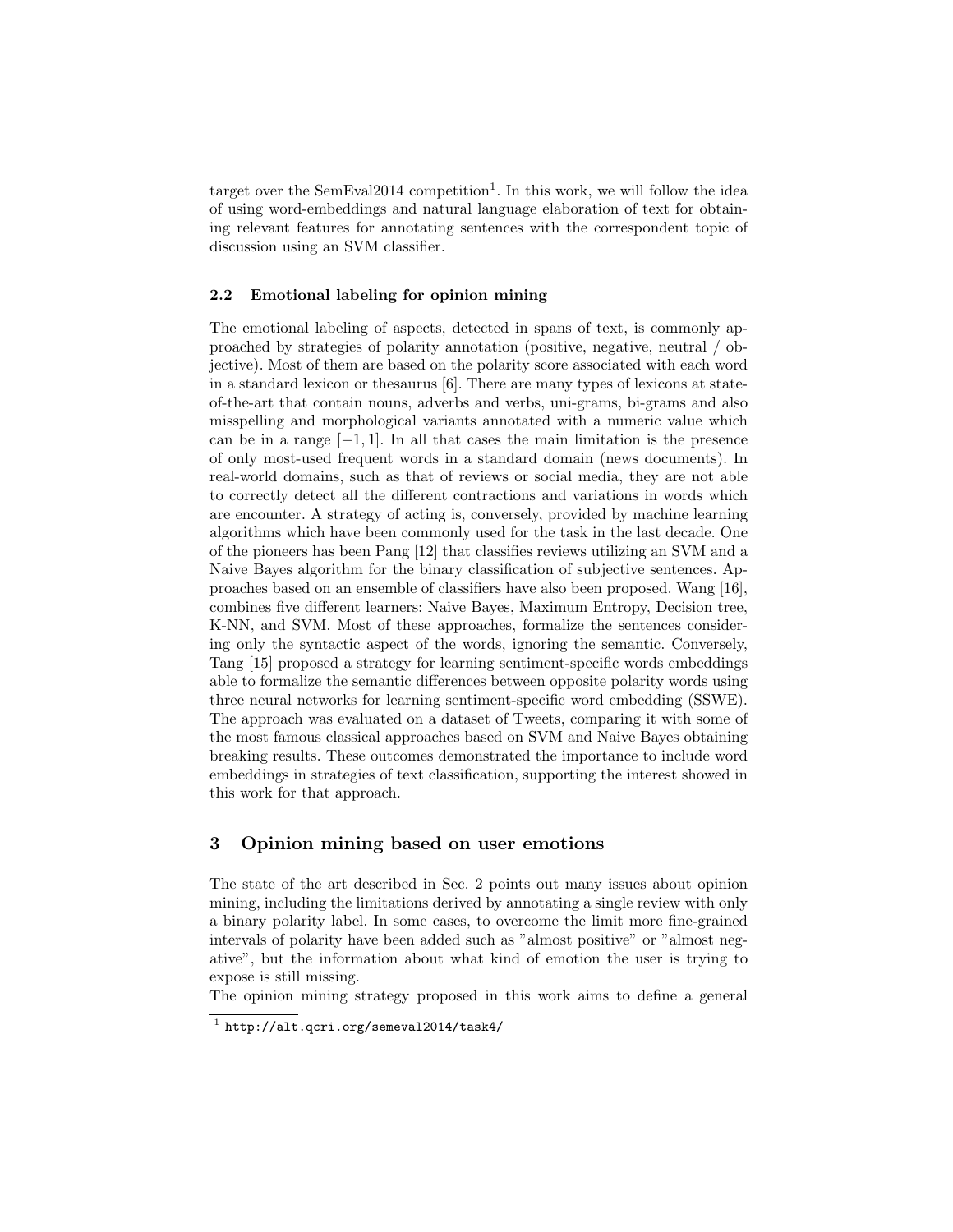model for annotating textual sentences, including textual sources which are not reviews, with a macro topic of discussion and an emotional label. We decided to adopt the Ekman model of emotions [\[4\]](#page-11-10) which include six primary emotional reactions: joy, sadness, fear, disgust, surprise, anger. We decided, furthermore, to assume that each specific sentence to process has been already analyzed and removed from the processing pipeline if it has been considered neutral/objective. Each sentence, in our discussion, is deemed to be self-reliant and about only one topic of discussion with a main emotional opinion. These assumptions help us to do not focus the work on common issues already deeply approached in stateof-the-art, and, on the contrary, to exhaustively describe the two annotation strategies proposed. The process starts with some self-reliant sentences provided as an input of the "Emotion-driven Opinion Mining" pipeline. The sentences provided are pre-processed for removing additional extra characters which can produce noise for the analysis. In particular, we removed "HTML" characters, emails and not UTF-8 letters. Hashtags, commonly used in Twitter, are replaced with the special sequence  $TAG$  concatenated with the original piece of text. Users cited through  $\Omega$  are, instead, replaced with the *ENTITY* sequence. A similar approach is used for links which are replaced with  $\mathcal{L}RL$ . The "emoji" in the text have been opportunely annotated using the library "Java-Emoji" [2](#page-3-0) in the format ":<  $nameOfEmpij$  >:". The text opportunely pre-processed is then analyzed independently by the two annotation modules which are detailed in following sections. The result provided by the system is then a topic label among technology, politics, travel, style, sport, music, movies, art; and an emotional tag among joy, fear, sadness, anger, surprise, disgust. These labels can be consequently used for further operations of profiling or personalization.

### 4 Topic detection module

The module of topic detection task usually involves approaches to span analysis or aspect detection. In our approach, we consider only one topic of discussion at a sentence level. Consequently, it is possible to formalize the topic detection as a multi-class classification problem. We decided to use a supervised approach based on SVM as consequence of the optimal results obtained by this algorithm in literature. Eight main topics of discussion have been considered relevant: technology, politics, travel, style, sport, music, movies, art; but the set is easily extensible when new data about different topics are provided as a training set of the model. In order to collect enough data for training the model, we developed a crawler of web news already classified by humans in that categories. In particular, we chose "flipboard.com" [3](#page-3-1) as a platform candidate for the task. The website provides a set of thematic news classified in a huge number of categories by the user which shares or writes it. They are free to be read, and they are available through "RSS". When invoked, it provides a list of the last ten news about a specific topic published on the social platform. We collected

<span id="page-3-0"></span> $^2$  <https://github.com/vdurmont/emoji-java>

<span id="page-3-1"></span><sup>3</sup> <https://flipboard.com/>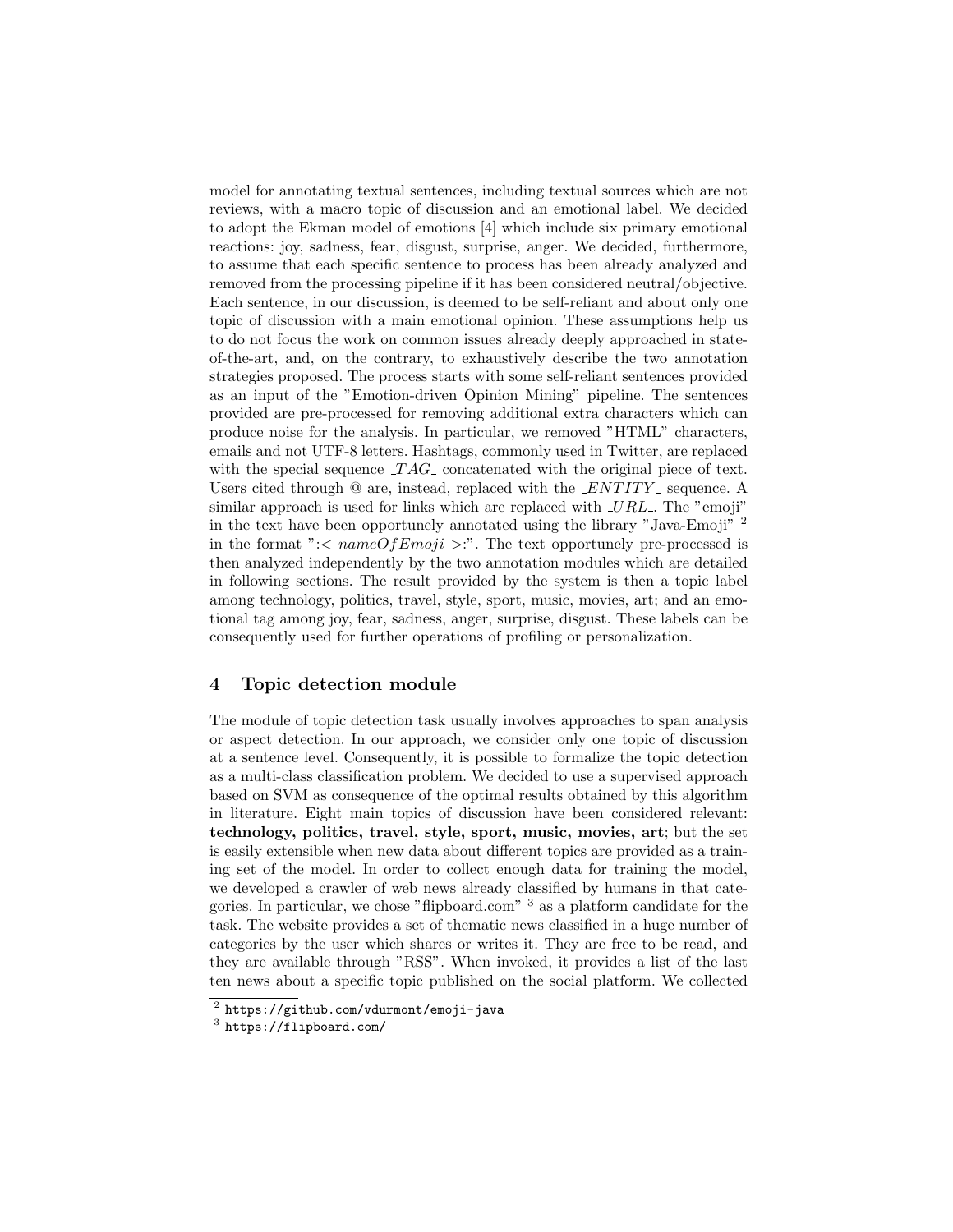all the articles about the defined topics from the *first of June 2017 to the 31st* of December 2017. For each one, we stored the abstract provided by the RSS system, and the content of the article obtained by visiting its published link and stripped by "HTML" tags using Jsoup library<sup>[4](#page-4-0)</sup>.

Dataset. The dataset collected contains in total more than 400.000 articles subdivided as follow, and it is available at: [http://bit.ly/EOM](http://bit.ly/EOM_dataset) dataset

|         | n.news  | %           | resized | $\overline{training}$                                                                            | dev    | test   |
|---------|---------|-------------|---------|--------------------------------------------------------------------------------------------------|--------|--------|
| art     | 24.900  | $6,12\%$    | 6.895   | 4.137                                                                                            | 1.379  | 1.379  |
| movie   | 36.280  | 8,91%       | 10.046  | 6.028                                                                                            | 2.009  | 2.009  |
| music   | 43.263  | 10,63%      | 11.980  | 7.188                                                                                            | 2.396  | 2.396  |
| politic | 40.096  | 9,85%       | 11.103  | 6.662                                                                                            | 2.221  | 2.221  |
| sport   | 116.474 | $ 28,61\% $ | 32.253  | 19.352                                                                                           | 6.451  | 6.451  |
| style   | 71.232  | 17,50%      | 19.725  | 11.835                                                                                           | 3.945  | 3.945  |
| tech    | 21.444  | 5,27%       | 5.938   | 3.563                                                                                            | 1.188  | 1.188  |
| travel  | 53.410  | 13,12%      | 14.790  | 8.874                                                                                            | 2.958  | 2.958  |
|         | 407.099 | 100%        | 112.730 | 67.639                                                                                           | 22.547 | 22.547 |
|         |         |             |         | $\left 27,\!7\%\right.$ tot. 60% of res. $\left 20\%\right.$ of res. $\left 20\%\right.$ of res. |        |        |

<span id="page-4-1"></span>Table 1. Composition of the Flip2017 dataset

Each news collected is formalized through its link, title, summary and textual content in English language. The table [1](#page-4-1) describes the distribution of the articles among the categories and the section of the dataset used for training the algorithm. It is important to note that it has been resized for dealing with the computational cost necessary for processing them. In particular, only the 27,69% of the original dataset has been used, keeping intact the original ratio which identifies the sports category as the most discussed on the web. Moreover, the 60% of the resized dataset has been used as a training set of the method. The last 40% is used half as dev dataset for the optimization of the parameters and the last half as a training set.

Methodology. The implementation of the SVM algorithm used in this work is the one provided by LibSVM  $<sup>5</sup>$  $<sup>5</sup>$  $<sup>5</sup>$  [\[2\]](#page-11-11). We used the C-Support Vector Classifi-</sup> cation for solving a Multi-class Classification problem approached with a 'oneagainst-one' implementation. For each pair of classes a C-SVM is constructed for optimizing the error minimization problem:

$$
\min_{w,b,\varepsilon} \frac{1}{2} w^t w + C \sum_{i=1}^l \varepsilon_i \tag{1}
$$

<span id="page-4-0"></span> $^4$  <https://jsoup.org/>

<span id="page-4-2"></span> $^5$ <https://www.csie.ntu.edu.tw/~cjlin/libsvm/>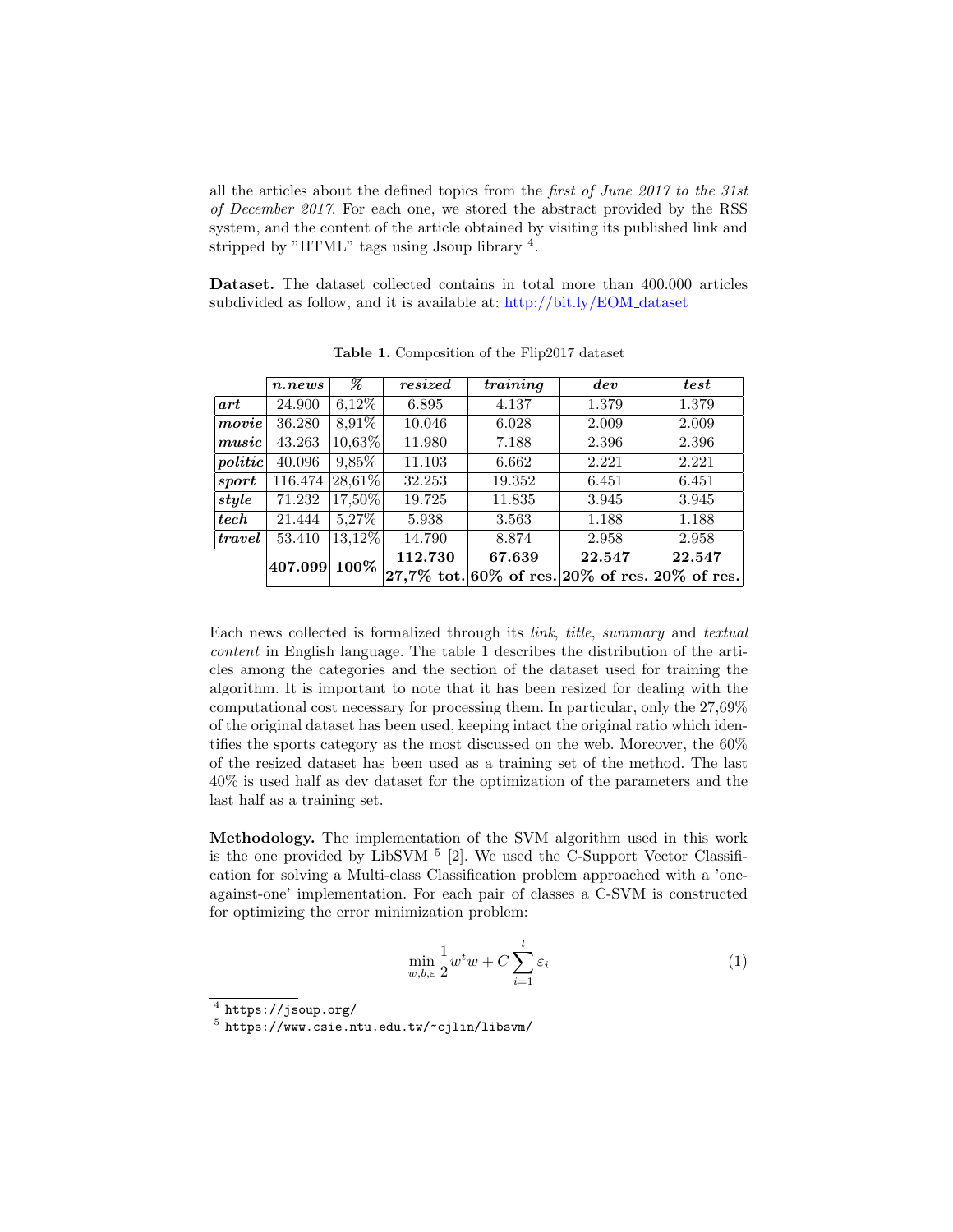where w are the features vectors for each  $x_i$ ,  $i = 1, 2, \dots l$  training vectors,  $\epsilon$  is the error and  $C > 0$  is the regularization parameter. This observation points out the necessity to optimize the choice of C for obtaining accurate results. Moreover, changing the dimensionality and the content of the features vectors  $w$  it is possible to obtain completely different results.

Vectorial representation of text. We modeled the representation of the content of articles using both a binary n-grams representation and word embeddings features vectors. The transformation of the plain-text into unigrams and bigrams have been implemented through the Apache Lucene Standard Analyzer class <sup>[6](#page-5-0)</sup>. The class uses a default English set of stop-words and a grammar-based tokenizer with a max length of tokens set to 2. For each n-gram, we use its frequency in the document as a numerical feature. The formalization through a vector of word embeddings has been approached averaging the singular embedding vectors of the words encountered in the document into only one per document. In particular, the word-embedding procedure used is word2vec [\[9\]](#page-11-12) introduced by Mikolov. In particular, we used the whole corpus of 400K news for training, through CBOW (Continuous Bag-of-Words) and ten epochs of learning, 100 dimensionality vectors of words with a minimum number of occurrences in the collection equal to 5. Moreover, for including the influence of the writing style used on Twitter we used a corpus of 1.3 millions of generic tweets collected during the week from the 22nd to the 28th of January 2018 for training, at the same way, 50 dimensionality vectors. The final vectorial representation of each news is then the concatenation of three groups of features: bag-of-words (unigrams and bigrams), 100 features of word2vec space learned on the news, 50 features of word2vec space learned on tweets.

Optimization of parameters. The model has been optimized considering two parameters: the C regularization parameter of the SVM and the features used for representing the information. We started testing four settings for the C value: 1, 2, 4, 8 fixing the representation of the data as the concatenation of the all features available. After we found the better C value, we tested the same algorithm on the news represented respectively by bag-of-words, bag-of-words  $+$  embeddings news, bag-of-words + embeddings tweets, bag-of-words + embeddings news + embeddings tweets. With this experimental setting, we aim to understand if the inclusion of embeddings can support a better classification process. The evaluation, in both the optimization experiments, has been conducted on the "dev" dataset of the news extracted from Flipboard (Tab. [1\)](#page-4-1). We used as evaluation metrics the accuracy of the classifier and the macro Precision, Recall and F1 measure. The macro metrics are obtained just averaging the values of evaluation obtained for each class. In particular, for the F1 measure, its macro version is obtained calculating it on averaged precision and recall. On the contrary, micro metrics are calculated summing all the true positives, true negatives, false positives and false negatives obtained for each class and finally calculating a sin-

<span id="page-5-0"></span> $^6$  <https://lucene.apache.org/core/>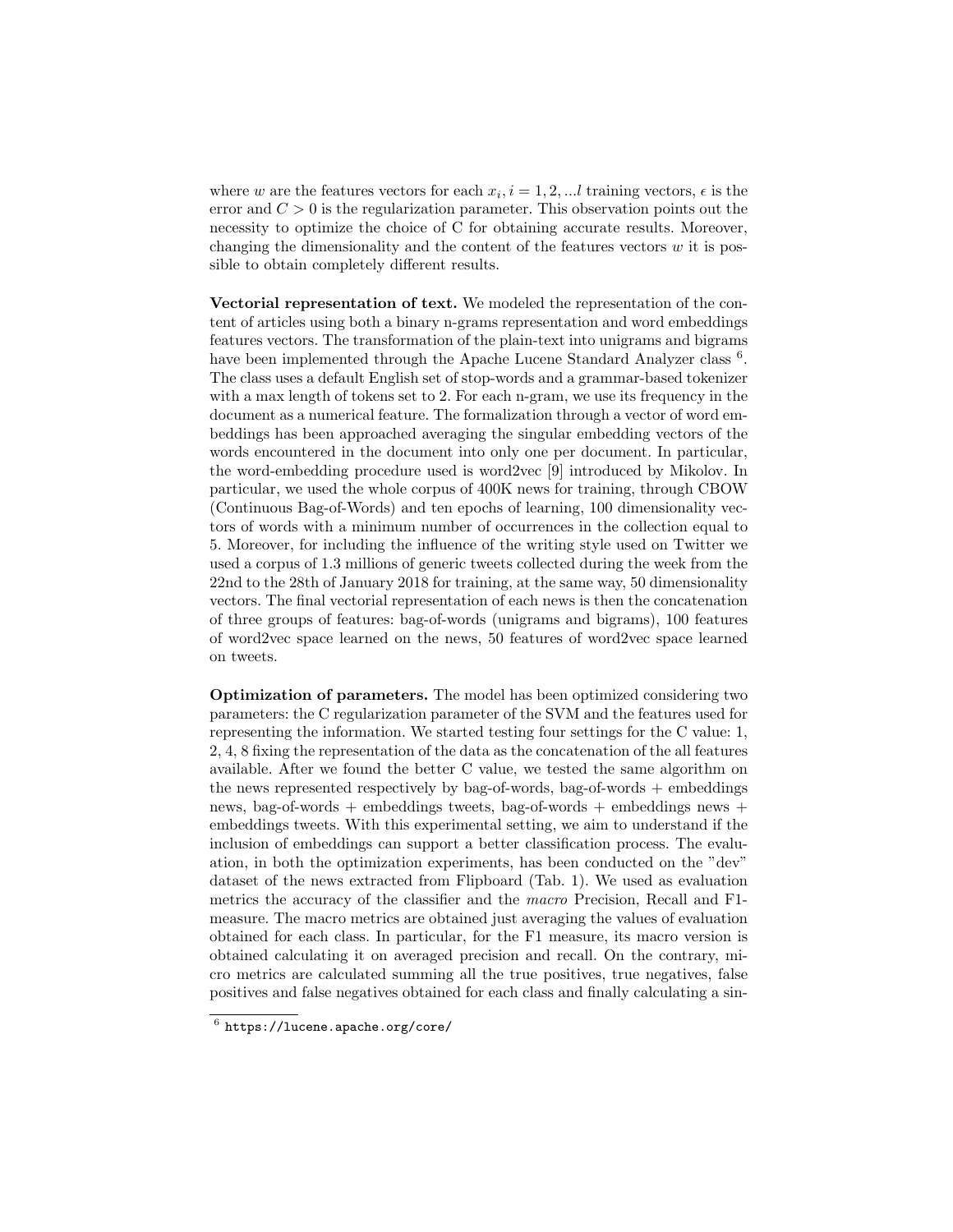gular metric value. The results show that a C value equal to 2, allows obtaining better results considering accuracy, precision, recall and F1 measure. Moreover, the best formalization of information is obtained using bag-of-words and both news, tweets word2vec embeddings. The final configuration used for the topic detection module is then the one with a C value equal to 2 and all the three group of features available.

Internal evaluation of performance. The subset of news kept as "test" dataset have been evaluated with this obtained configuration of the classifier in order to be sure about its performance also on the news unrelated to the optimization process. It is interesting to note that the results (Accuracy: 0.9195, P: 0.9137, R: 0.8965, F1: 0.905) preserve the performance obtained in the optimization tests. Moreover, the values of the accuracy obtained on that dataset are statistically better for  $p < 0.05$ , using a two-tailored Chi<sup>2</sup> test, than the obtainable predicting the topic label randomly (0,125) or using the most frequent class in the dataset (Sport 0,286). The results allow us to confirm the validity of the approach.

#### <span id="page-6-0"></span>5 Emotion detection module

The emotion detection module aims to detect the emotion expressed by each piece of text according to what writer wants to communicate. As consequences of the assumption of self-reliant and mono-thematic made in this work, we detect the presence of only one main emotion associated with the sentence. The task has been approached with the methodology of dynamic lexicon describe in [\[13\]](#page-11-13). In this work, we extended the already presented model, going to include a preprocessing emoji/emoticons classifier and enriching the set of dynamic words used for each emotional class with those available in a state-of-the-art NRC lexicon [\[11\]](#page-11-14). Moreover, we trained our word2vec probabilistic space also over the generic Tweeter dataset, concatenating the two set of features in a way similar to them used in the topic detection module (Sec. [3\)](#page-2-0).

Methodology. The approach used for the task is articulated in four steps: classification of sentences which come from the training dataset with emotional labels using emoji/emoticons; generation of the emotional lexicon from the annotated sentences; creation of word embedding centroids with the most frequent words for each class; use of a similarity function for detecting the most similar centroid for the piece of text to annotate. The approach used for text labeling is based on the idea that it is possible to automatically annotate user's post on Social Media Sites (SMSs) using emoticons. Each smile has been associated with a main emotional sense with a straightforward strategy. We identify the most common emotions<sup>[7](#page-6-1)</sup> included in UNICODE standard version 9 and we manually classify them (also considering their main writing variations). Moreover,

<span id="page-6-1"></span><sup>7</sup> <https://it.wikipedia.org/wiki/Emoticon>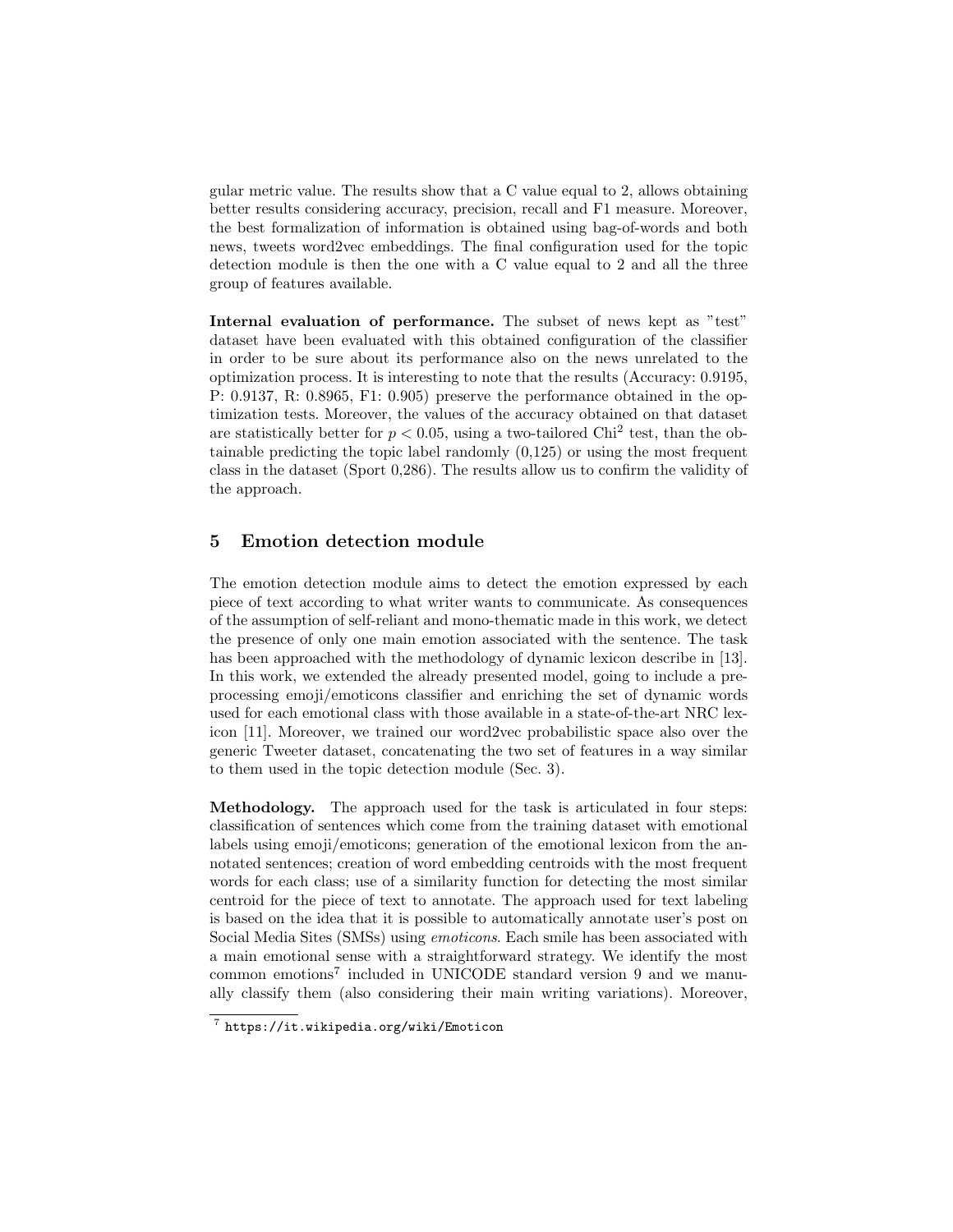we extended this list with most of the new emoji codes  $8$  which are, as previously, associable with a main emotional class. Posts which contains discordant emoji have been excluded. Due to the page limits of the article, the full list of emoji/emoticons used is not here presented but the list is available in [\[13\]](#page-11-13). The sentences annotated by the approach just described, are divided into six independent lists, one for emotion. The sentences within each list are tokenized using TweetNLP, and the frequency list of each token is calculated. The frequencies are normalized over the maximum frequency detected in the list, and the tokens are ranked according to the values obtained. Only the tokens whose frequency is higher than 1% of the number of whole sentences are considered relevant. Finally, words falling in more than one list are removed, to keep only the distinctive words for each class. The weighted list of words is used as a lexicon which fully represents each emotional class. The learning phase consists in computing the word2vec centroid of each emotional class. The six lists of words previously generated are the sources used as input lexicon. The lexicon is then subdivided into six meta-documents, and each one is transformed in a word2vec centroid by averaging the vectors associated with each word belonging to the meta-document. Given a class (e.g.,  $joy$ ), each word in this list is associated with word an embedding vector and then averaged with others. For removing the dependency of each word from the centroid of the whole distributional space, we subtract it at every step of the sum. The average is weighed with the relative frequency associated with each word [\[13\]](#page-11-13). The annotation phase is based on the Tanimoto Similarity between the numerical vector of the considered piece of text and the numerical centroid of each class. The label of the corresponding highest score will be provided as output.

**Dataset.** The datasets used for the approach is  $myPersonality$ <sup>[9](#page-7-1)</sup> [\[7\]](#page-11-15). The  $myPer$ sonality dataset contains information about 4 millions Facebook users and 22 millions posts over their timeline. The dataset annotated have been subdivided into training and test. We kept 20.000 sentences for each class randomly chosen as posts for creating the six emotional meta-documents. Moreover, 1.000 phrases for each emotional class have been used for evaluating the internal validity of the approach. We modeled the representation of SMSs posts using word embeddings features vectors. In particular, we used the whole corpus of 2.4M annotated posts in myPersonality for training, through CBOW and ten epochs of learning, 100 dimensionality vectors of words with a minimum number of occurrences in the collection equal to 5. Moreover, as already done in Sec. [3](#page-2-0) for the topic detection module, we extended the data representation used in [\[13\]](#page-11-13), concatenating, for each word, another word2vec vector of 50 features learned on the dataset of 1.3M generic tweets.

Extension of centroids words with a standard lexicon. In the approach used for this emotion detection module, we manipulated the list of words in each

<span id="page-7-0"></span> $^8$ <https://unicode.org/emoji/charts/full-emoji-list.html>

<span id="page-7-1"></span> $^9$  <http://mypersonality.org/>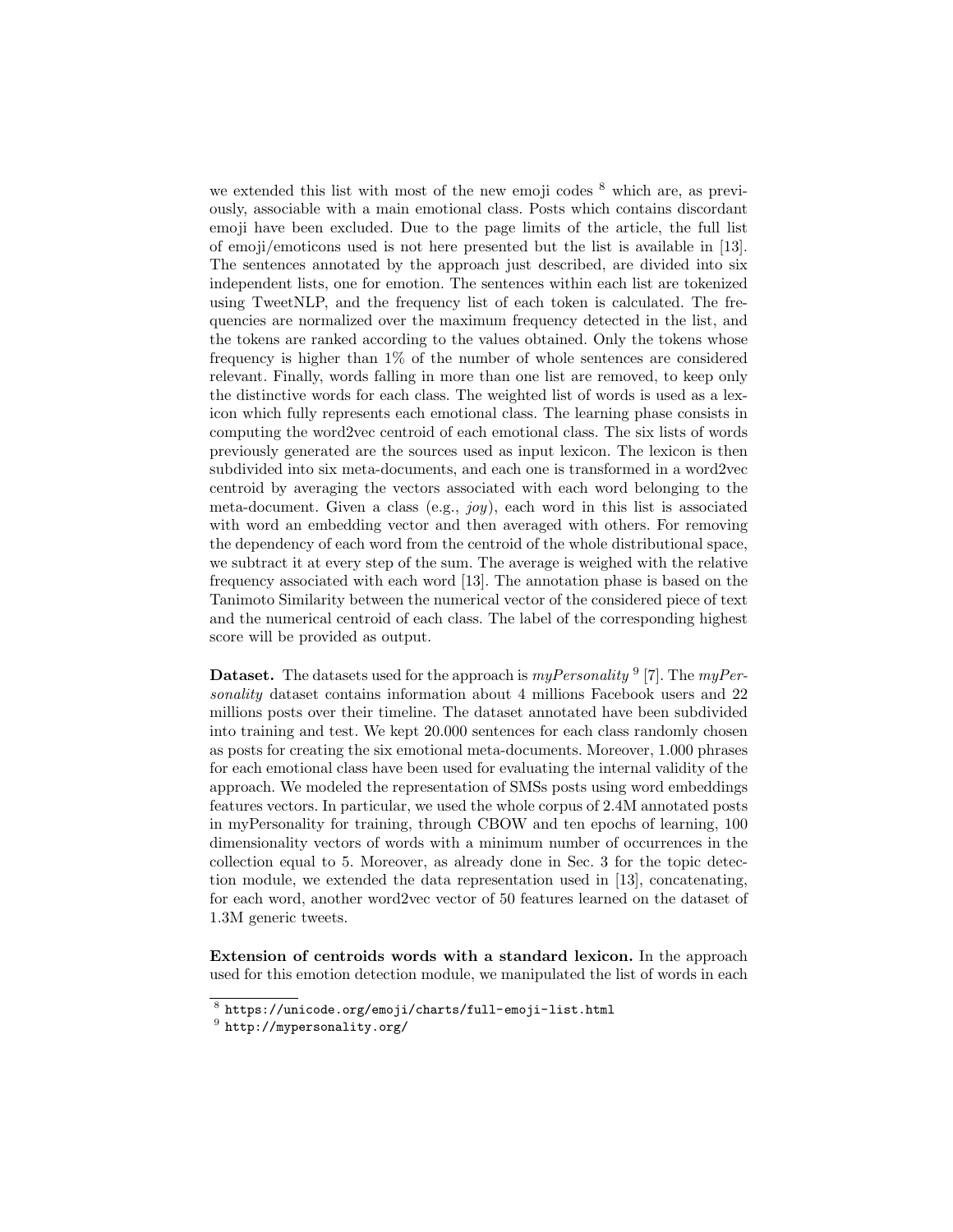meta-document. First of all, we limited the words obtained by the analysis of annotated posts, to the 100 most frequent. This decision has been taken considering that the huge number of words can create centroid vectors too much similar each other, losing part of its semantic information. Moreover, we decided to enrich each list with the 20 words extracted from a standard lexicon most frequent in our training dataset. The lexicon adopted is NRC Word-Emotion Association Lexicon. It is an extensive English dictionary in which each word is linked to one or more emotions among the eight available (anger, fear, anticipation, trust, surprise, sadness, joy, and disgust).

Emoji-based classifier. This simple classifier uses the presence of smiles inside the text as the main element to consider for assigning a primary emotion to the phrase. A counter for the correspondent emotion is incremented every time that an emoji/emoticon, previously manual classified in the six fixed emotional classes, is found in the text. This counting is used for defining an order of the most probable emotion associated with the phrase. If two or more emotions obtain the same number of increments, then the component will be not able to classify the text correctly, and the sentence will be processed by the approach previously described. On the contrary, the emotional label provided as output by the emotion detection module will be the class predicted by the Emoji-based classifier.

Internal evaluation of performance. Unlike what presented in [\[13\]](#page-11-13), in this work the semantic representation of posts has been extended, the lexicon used has been integrated, and the emoji classifier has been added as a pre-classification module. These changes have been internally evaluated on the portion of myPersonality dataset reserved for testing purposes. It has been observed a shallow increment of performances for the new version of the approach called DYN-TH+ (DYN-TH Average F1: 0,3549; DYN-TH+ Average F1: 0,3611).

### <span id="page-8-0"></span>6 Evaluation of the approach

The complete pipeline of "Emotion-driven Opinion Mining" has been evaluated through a dataset of 4.898 tweets collected using predefined hash-tags. In particular, messages which contain both hash-tags about emotions and has-tags about the topic of interest have been crawled. For the emotional hash-tags we used: #happy, #sad, #anger, #fear, #disgust, #surprise. For the topic related hash-tags, we defined for each one a list of words which refers to micro-topic relevant for it. As an example, for the topic technology, we used the hashtags: #tech, #technology, #phone, #sony, #iphone, #nokia, #samsung, #microsoft,  $\#$ linux,  $\#$ mac,  $\#$ ios,  $\#$ windows, etc. The crawling task started on the 20th of January 2018 and ended the 20th of February 2018.

Observing the Tab. [2](#page-9-0) it is immediately evident what is the main problem of the dataset collected. The "joy" tweets are 71.74% of the whole dataset which results very unbalanced. Moreover, messages associated with disgust and surprise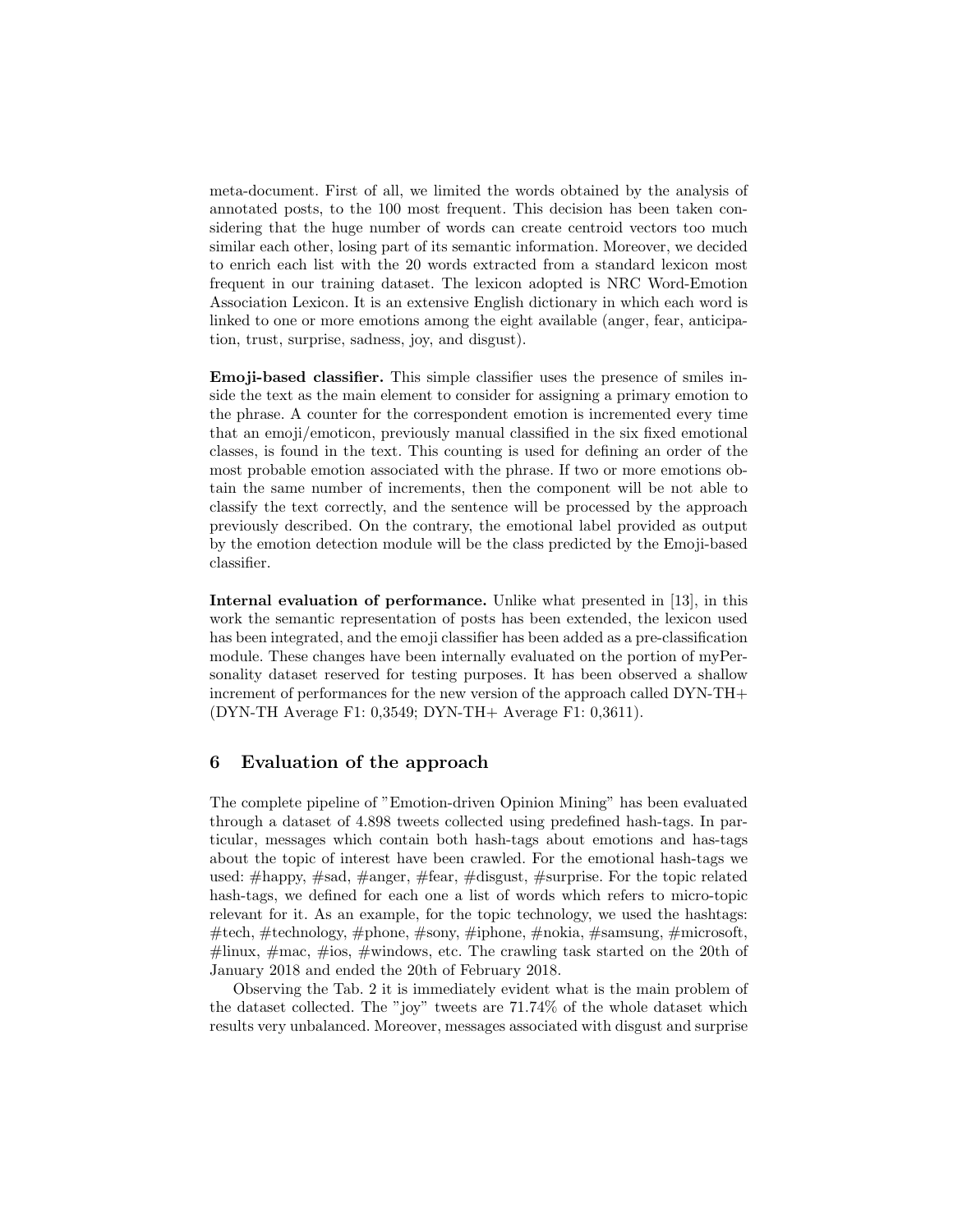|               | joy    | sadeses | fear           | anger    | $\overline{disp}$ . | surp.    | Tot. | $\overline{\%}$ |
|---------------|--------|---------|----------------|----------|---------------------|----------|------|-----------------|
| art           | 733    | 195     | 50             | 15       | $\theta$            | 29       |      | $1022$ $20,87%$ |
| movie         | 129    | 42      | 22             | 9        | $\overline{2}$      | 34       | 238  | $4,86\%$        |
| music         | 819    | 148     | 24             | 4        | $\Omega$            | 38       | 1033 | $21,09\%$       |
| politic       | 87     | 363     | 78             | 21       | $\overline{2}$      | 15       | 566  | $11,56\%$       |
| ${\it sport}$ | 802    | 28      | 122            | 20       | 0                   | 15       | 987  | $20.15\%$       |
| style         | 262    | 8       | $\overline{2}$ | 0        |                     | 26       | 299  | $6.10\%$        |
| tech          | 301    | 8       | 14             |          | $\Omega$            | 11       | 335  | 6,84%           |
| travel        | 381    | 13      | 11             | 0        | $\Omega$            | 13       | 418  | $8,53\%$        |
| Tot.          | 3514   | 805     | 323            | 70       | 5                   | 181      | 4898 | 100%            |
| %             | 71,74% | 16,44%  | $6,59\%$       | $1,43\%$ | $0.10\%$            | $3,70\%$ | 100% |                 |

<span id="page-9-0"></span>Table 2. Composition of the evaluation dataset

are very low and inevitably challenging to detect. For this reason, we decided to do not consider them in the evaluation. Despite the highlighted issues, we decided to use it for the evaluation due to the difficulties to find another dataset already annotated with both topics and emotional labels. Besides, the dataset has been collected directly from the web, and it reflects what is the real behavior of the users on SMSs. They commonly tend to share more often positive things than negative when communicating on that platforms. This characteristic has been considered an added value more than an issue which on the contrary is often present in artificial or ad-hoc datasets.

<span id="page-9-1"></span>

| Module                          | Accuracy P |                      | IR. | F1 |  |
|---------------------------------|------------|----------------------|-----|----|--|
| Topic                           | 0.6762     | 0,6582 0,6364 0,6472 |     |    |  |
| Detection                       |            |                      |     |    |  |
| Emotion                         | 0,5587     | 0,2688 0,2613 0,2650 |     |    |  |
| Detection                       |            |                      |     |    |  |
| Emotional                       |            | 0,1691 0,1394 0,1528 |     |    |  |
| Opinion Mining $\vert^{0,3498}$ |            |                      |     |    |  |

Table 3. Results obtained by the Emotion-driven Opinion Mining approach

The results resumed in Tab. [3](#page-9-1) confirm our hypothesis about the difficulties of the task in a real scenario. The topic detection module performed an accuracy of 0,6772 that is about the 30% less than the results obtained in internal evaluations, as the same of the other measures. Considering that the classification task has to work with eight different classes and spontaneous messages, we can hold to be true the result obtained. An issue observed during the annotation is the difficulty of the classifier to match domain relevant entities, as consequence of the pre-processing step performed on the text. Entities such as "Barack Obama", often encountered during the training phase, are never matched in tweets because they are often recalled using hash-tags or "@ citations", which are automatically transformed in a unique sequence of characters entirely different from the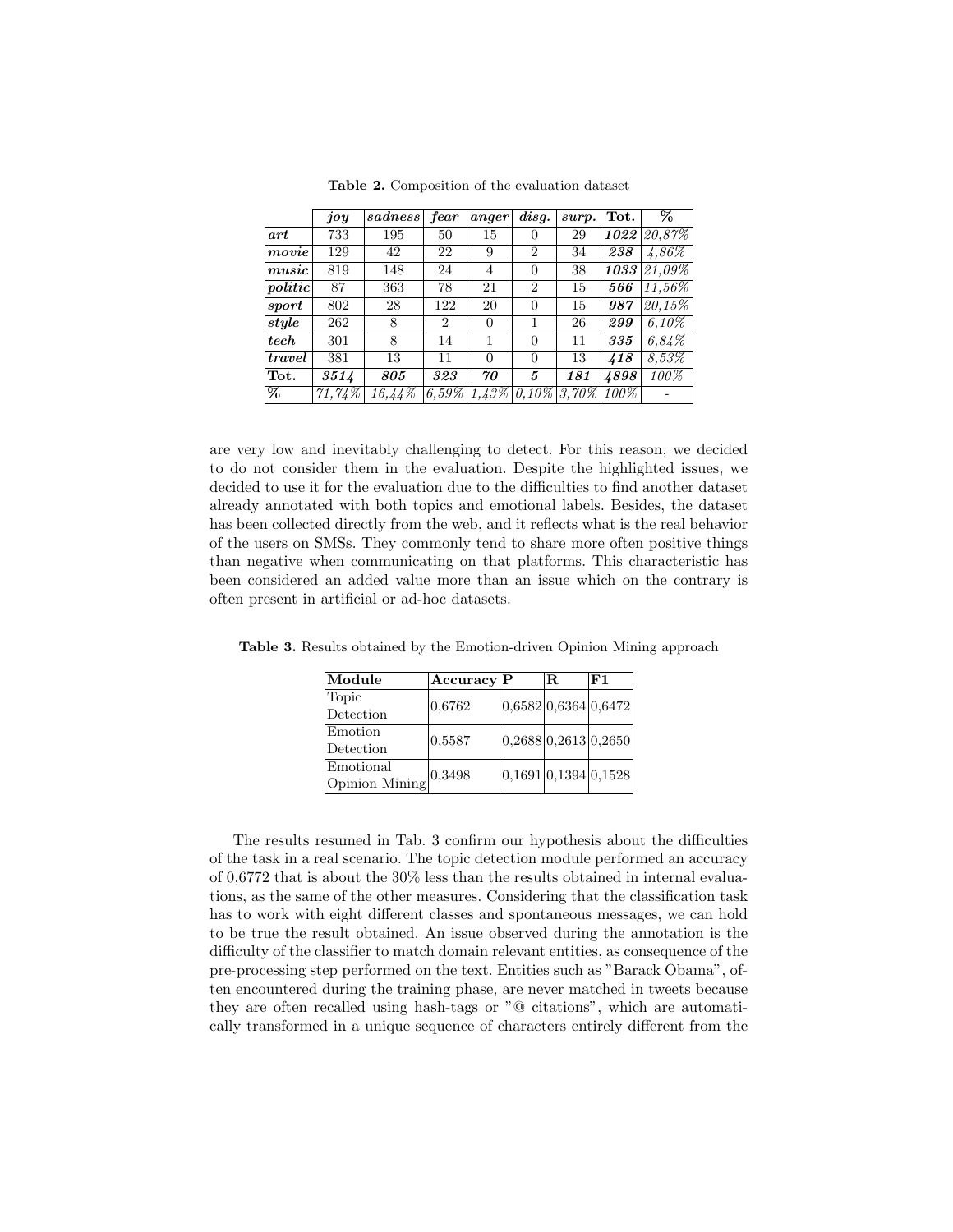real entity name. In a similar way, the emotion detection module obtained an accuracy of 0,5587 and a macro F1 measure of 0,2650 which, also in this case, is about the 30% less than the internal evaluation. In that case, we note that the module does not work well on emotions with associated few messages which result challenging to recall. We consequently encourage the further studies to use larger datasets for increasing that statistic. The complete pipeline performed on Twitter messages produces results which could be interpreted as lower than expected, but they are obtained considering as "true positive" only the annotation which correctly predicts both the labels. This strong assumption consequently caused a significant reduction of the performance measured because the module should be able to detect one pair {topic,emotion} among the possible 48 (eight aspects ∗ six emotions). The accuracy of 0,3498 is in line with the difficulties of the task and, undoubtedly better than a classic random strategy which can obtain only a result of 0,0250 and the use of the most frequent pair (joy; music) that can obtain an accuracy of 0,1672. The differences in accuracy obtained are statistically significant using a two-tailored Chi<sup>2</sup> test for  $p < 0.05$ . The results are consequently very encouraging and can be considered as one of the first baselines for further studies about Emotional-driven Opinion mining approaches.

## 7 Conclusion

The proposed approach of Emotion-driven Opinion Mining has demonstrated to be an effective strategy for:

- discovering the topic of discussion of a message from Social Media Sites
- detecting the primary emotion related with the social textual content

Traditional opinion mining strategies are commonly applied in the domain of reviews where fixed sets of aspects and internal structures of the comments can support a more accurate detection. Moreover, the user opinion is annotated using a polarity level which does not provide a fine-grain overview of the emotional state of the user. Producing more detailed emotional annotations is a challenging task, but nowadays they are essential features for enriching the user profile and to adopt in personalized systems. In this work, we provide a complete pipeline which, starting from the plain text, can accomplish this task. The proposed module of topic detection is based on an SVM algorithm trained on a dataset of more than 400k real news classified according to eight topics: technology, politics, travel, style, sport, music, movies, art. They have been processed and formalized through a conjunct vector of unigrams, bigrams, and word embeddings. The emotions detection module is based on word embedding centroids of the most significant words of a specific emotional class dynamically detected by a corpus of spontaneous messages: ∼2M of the Facebook post and ∼1.3M of tweets. The result of the final Emotion-driven Opinion mining has shown baseline results for the challenging task on a dataset of 1k annotated tweets. To encourage further studies in this area of Opinion Mining and to ensure reproducibility of our experiments, we distributed all the datasets which have been collected and used in this work. They are available at: [http://bit.ly/EOM\\_dataset](http://bit.ly/EOM_dataset)